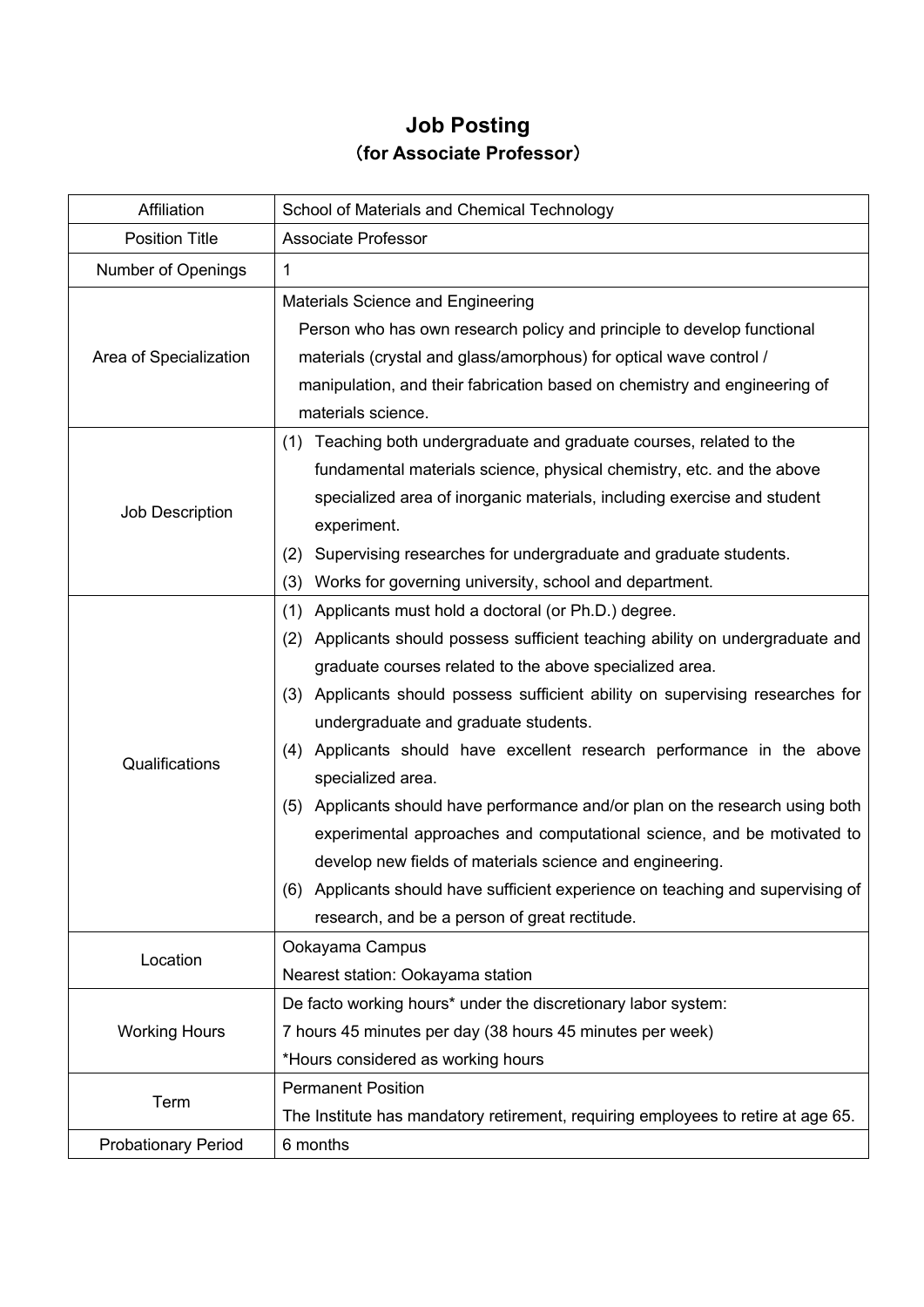|                            | The successful candidate will be paid under the "Annual Salary System with         |
|----------------------------|------------------------------------------------------------------------------------|
|                            | Lump-Sum Retirement Allowance" pursuant to the Institute's Regulations on          |
|                            | Wage and Salary for Staff under Annual Salary System with Lump-Sum                 |
|                            | Retirement Allowance. In accordance with the regulations, the amount of annual     |
|                            | salary will be determined based on the standard level for the first fiscal year of |
|                            | employment, and will be based on performance evaluations in subsequent years.      |
|                            | A retirement allowance will be paid separately at the time of retirement.          |
|                            |                                                                                    |
| Salary                     | Annual salary examples (The amounts listed below are only examples provided        |
|                            | in the regulations and do not relate to this position.)                            |
|                            |                                                                                    |
|                            | . Associate Professor who has 5 years of work experience after completing a        |
|                            | doctoral degree.                                                                   |
|                            | Standard: JPY 7,500,000                                                            |
|                            | Minimum*: JPY 7,000,000                                                            |
|                            | Maximum*: JPY 8,600,000                                                            |
|                            | *The minimum and maximum amounts will vary depending on performance.               |
| Social Insurance and       | Employee's pension, Mutual Aid Association short-term benefits (health             |
| other Benefits             | insurance), employment insurance, worker's compensation Insurance.                 |
| Employer                   | President of National University Corporation Tokyo Institute of Technology         |
| <b>Proposed Start Date</b> | October 1st, 2022, or the earliest possible date thereafter                        |
| Closing Date for           | Applications must be received by June, 11 <sup>th</sup> , 2022 (in Japan time)     |
| Application                |                                                                                    |
|                            | Selection will be based on a comprehensive review of applications and interviews.  |
|                            | Selected applicants may be asked to have an on-campus interview and/or give a      |
| <b>Selection Process</b>   | presentation.                                                                      |
|                            | Please note that travel expenses for attending interviews will not be reimbursed.  |
| Required Documents*        | (1) Curriculum vitae including age, nationality, professional and educational      |
|                            | history (from high school onward) with applicant's photograph, degrees,            |
|                            | awards, e-mail and postal address.                                                 |
|                            | (2) Accomplishment statement, including a list of peer-reviewed journal papers,    |
|                            | conference papers, published books, review papers and commentaries,                |
|                            | keynote and invited talks, and patents. Total citation number, h-index for and     |
|                            | ID number for ResearcherID (http://www.researcherid.com) should also be            |
|                            | included. Applicants must register their all research publications to              |
|                            | ResearcherID and Google Scholar in advance.                                        |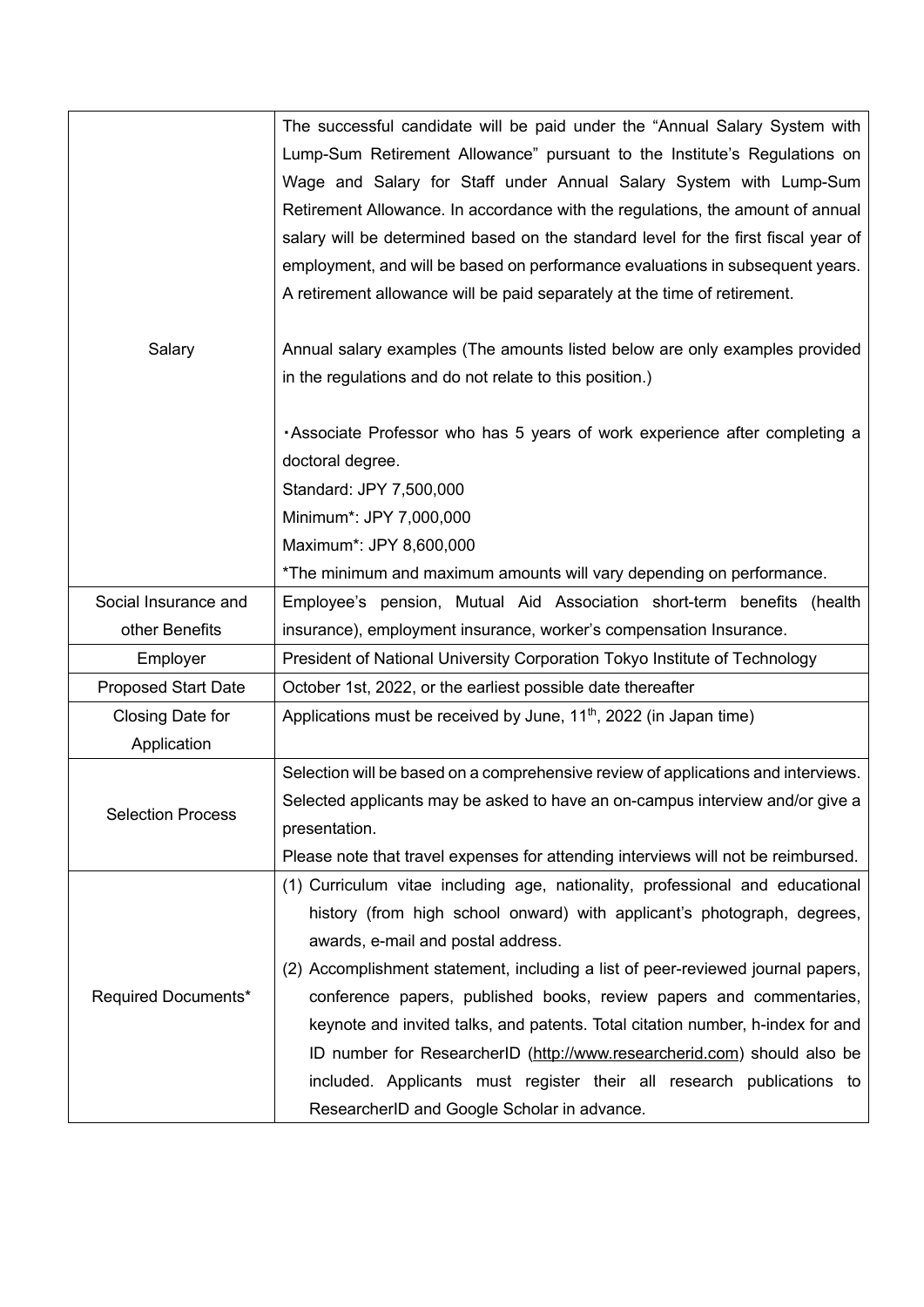|                  | (3) The number of undergraduate and graduate students you guided for their                 |
|------------------|--------------------------------------------------------------------------------------------|
|                  | research in the laboratory, and a list of awards they received with student                |
|                  | name, grades, award name, and year.                                                        |
|                  | (4) Up to three reprints or copies of major publications (one copy for each                |
|                  | publication)                                                                               |
|                  | (5) A list of acquired research grants and external funds, including the names of          |
|                  | the funds, project titles, periods of research. Please specify the representative          |
|                  | or member, and allocated amounts with total.                                               |
|                  | (6) Research statement with a summary of research accomplishments and                      |
|                  | details of the future plan for the applicant's work (free form, less than two A4<br>pages) |
|                  | (7) Teaching statement that includes a summary of accomplishments and ideas                |
|                  | for teaching and learning. Especially, the information on the content of                   |
|                  | lectures and student experiments you taught are requested (free form, less                 |
|                  | than two A4 pages)                                                                         |
|                  | (8) Social activities such as those as a member of international and academic              |
|                  | committees                                                                                 |
|                  | (9) Two reference persons with names, affiliations, and contact details                    |
|                  | (10) Specified Excel file with information entered (Please download the Excel file         |
|                  | from the JREC-IN Web page)                                                                 |
|                  | The required documents zipped as one file should be submitted using one of                 |
|                  | the followings;                                                                            |
| How to Submit an | (1) Through JREC-IN portal Web                                                             |
| Application      | (https://jrecin.jst.go.jp/seek/SeekJorDetail?fn=4&id=D122050243&ln_jor=1)                  |
|                  | (2) Attaching e-mail to application@glass.ceram.titech.ac.jp                               |
|                  | Tetsuji YANO, Professor                                                                    |
|                  | Dept. of Materials Science and Engineering,                                                |
| Contacts         | School of Materials and Chemical Technology                                                |
|                  | E-mail: tetsuji @ceram.titech.ac.jp                                                        |
| Other            | (1) Application documents will not be returned. The personal information                   |
|                  | provided in the submitted documents will be used solely for recruitment and                |
|                  | not for any other purpose, pursuant to the Institute's applicable rules and                |
|                  | regulations.                                                                               |
|                  | (2) Tokyo Institute of Technology, in order to ensure a diverse workforce,                 |
|                  | guarantees equal opportunities for all individuals regardless of nationality or            |
|                  | gender.                                                                                    |
|                  | (3) Smoking is prohibited on campus (excluding designated outdoor smoking                  |
|                  | areas).                                                                                    |